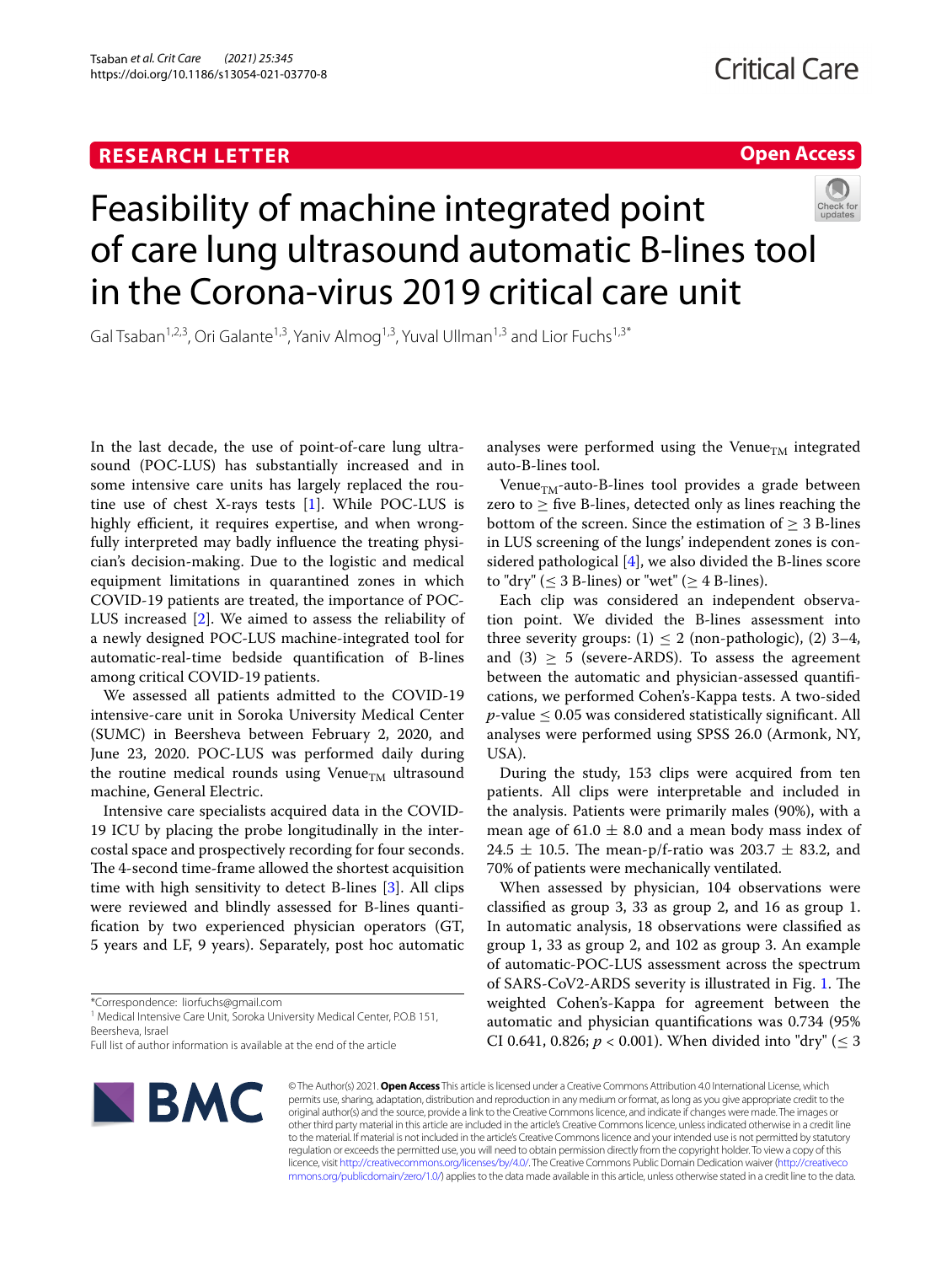

<span id="page-1-0"></span>B-lines) vs. "wet" ( $\geq$  4 B-lines), the weighted Cohen's-Kappa was 0.822 (95% CI 0.716, 0.928; *p* < 0.001).

In conclusion, we found that the machine-integrated Venue<sub>TM</sub>-auto-B-lines tool is highly reliable among severe COVID-19 ICU patients. To our knowledge, this is the frst study to validate a machine-integrated automatic-B-lines quantifcation tool with high reliability among COVID-19 patients. The small number of patients included in this feasibility trial should be acknowledged as a limitation; thus, further research to validate the results of this study is warranted. Previously, a non-integrated automatic B-lines detection application has shown good overall reliability while also stressing the diference in assessment reliability dependent on the operator experience  $[5]$ . The current study's results may help better interpret POC-LUS assessments performed by less-experienced operators and reduce interoperator variability. This tool may provide technological infrastructure for future telemedicine, even in non-experienced hands or for self-assessment by patients. The Venue<sub>TM</sub>-auto-B-lines tool may reduce the medical staff's exposure time and promote more accurate and standardized LUS assessment methods.

#### **Acknowledgements**

We thank the medical staff of the internal medicine division in SUMC and the nursing staff of the medical intensive care unit in SUMC for their valuable contribution to this study.

#### **Authors' contributions**

GT and LF conceived and designed the study, performed post hoc sonographic analyses, and wrote the paper. GT performed statistical analyses. LF, OG, YU, and YA acquired the data. GT and LF are the guarantors of this paper and take responsibility for the work's integrity, from inception to publication of the article. All authors read and approved the manuscript.

#### **Funding**

This study was funded by General Electric. The sponsor was not involved in the study design, data interpretation and processing, data analysis, drafting of the manuscript or in the decision to publish the results.

#### **Availability of supporting data**

All supporting data are available upon request and pending the corresponding author's (LF) approval.

#### **Declarations**

#### **Ethical approval and consent to participate**

The study was approved by the SUMC institutional review board (#2020-0050- 17). As this was a retrospective analysis of existing data, participants were not required to supply informed consent.

#### **Consent for publication**

All authors have read and reviewed the manuscript and consent to the publication of the manuscript.

#### **Competing interests**

LF serves as a medical consulter for General Electric.

#### **Author details**

<sup>1</sup> Medical Intensive Care Unit, Soroka University Medical Center, P.O.B 151, Beersheva, Israel. <sup>2</sup> Department of Cardiology, Soroka University Medical Center, Beersheva, Israel. <sup>3</sup> Faculty of Health Sciences, Ben Gurion University of the Negev, Beersheva, Israel.

Received: 17 July 2021 Accepted: 13 September 2021 Published online: 24 September 2021